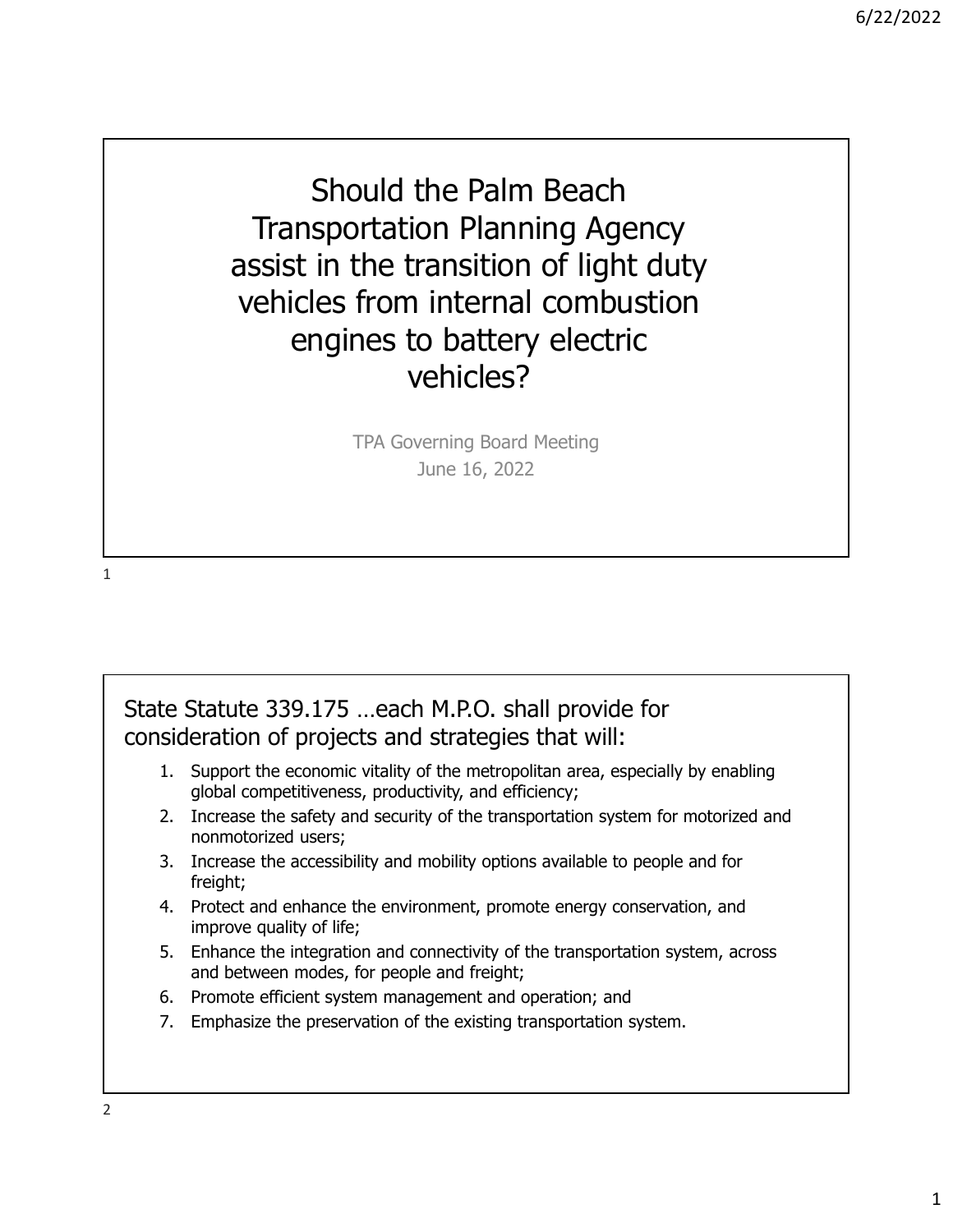- 1. Support the economic vitality of the metropolitan area, especially by enabling global competitiveness, productivity, and efficiency;
- 2. Increase the safety and security of the transportation system for motorized and nonmotorized users;
- 3. Increase the accessibility and mobility options available to people and for freight;

## 4. Protect and enhance the environment, promote energy conservation, and improve quality of life;

- 5. Enhance the integration and connectivity of the transportation system, across and between modes, for people and freight;
- 6. Promote efficient system management and operation; and
- 7. Emphasize the preservation of the existing transportation system.

3

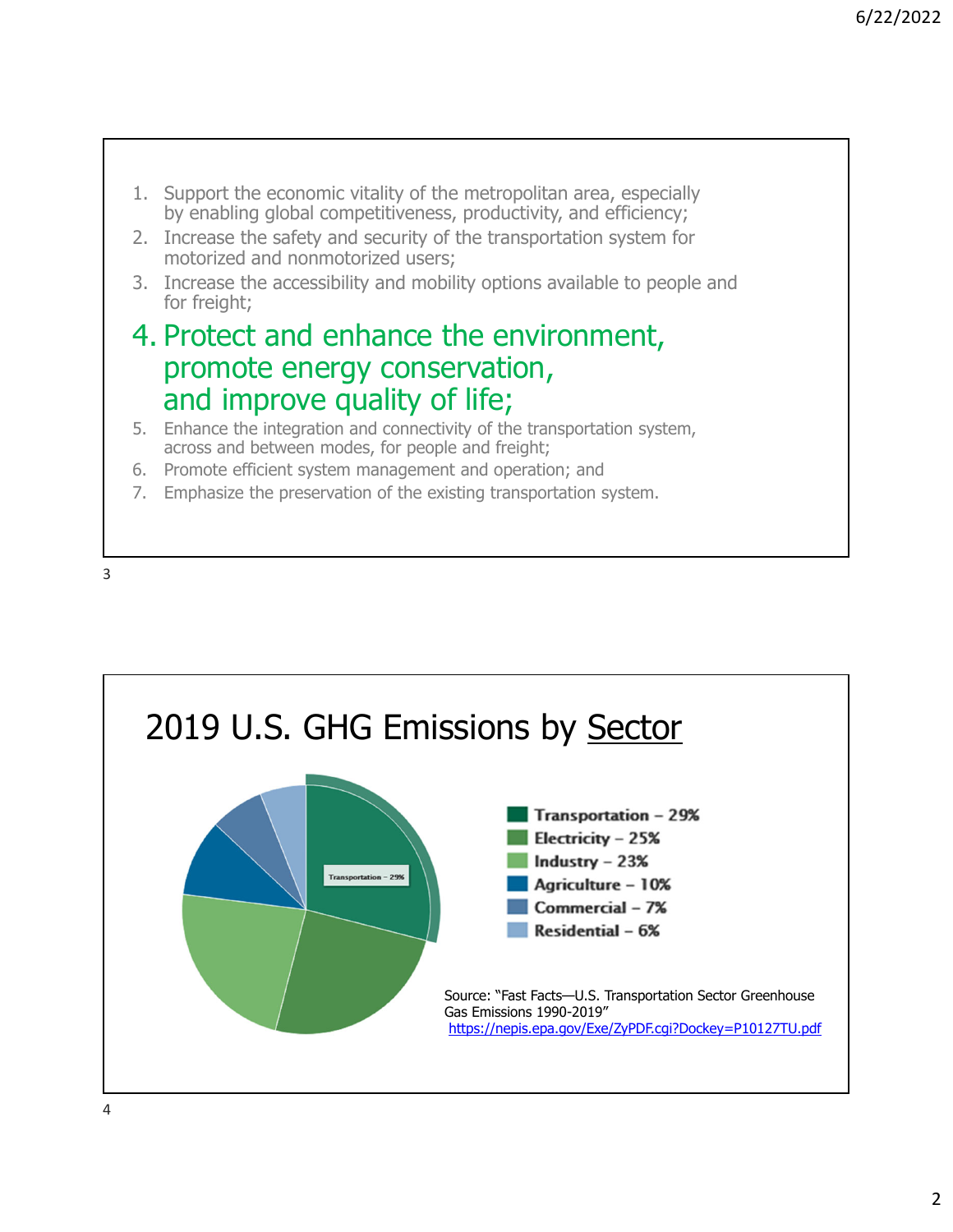

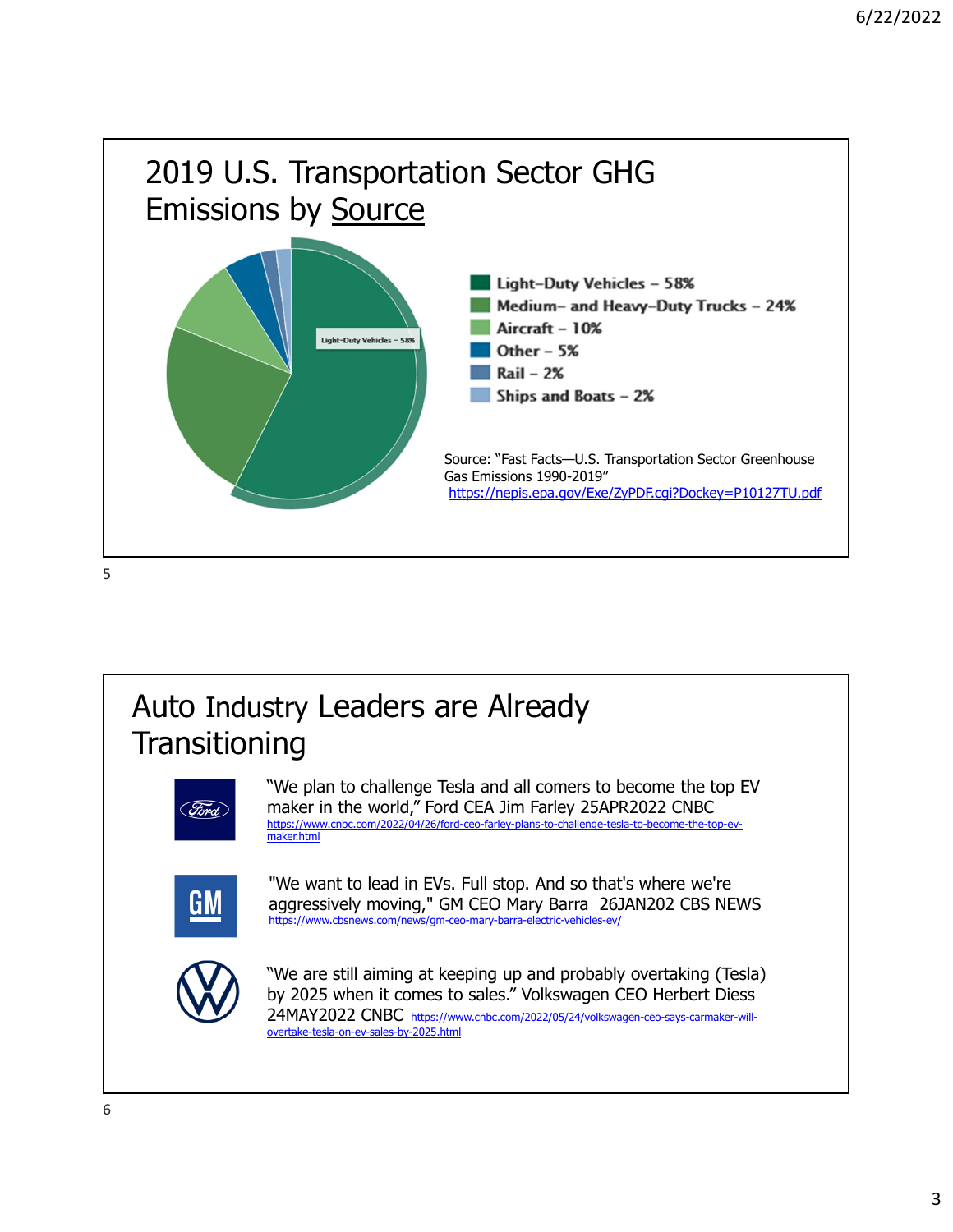## Reasons for the TPA to take action:

- For every month TPA involvement speeds up the transition, 833,333 million pounds or 400,000 tons of CO2 will not enter the atmosphere
- Citizens need reliable information on purchasing Battery Electric Vehicles (BEVs) worth \$40 Billion
- Citizens are likely to expect the TPA to help them

7

## CAC Request

- Formally file the report and provide to TPA Board and TAC
- TPA staff and/or TAC to review the report and provide summary of how it fits into the current Mission and Policies
- TPA staff and/or TAC to review additional opportunities to fit into the current Mission and Policies